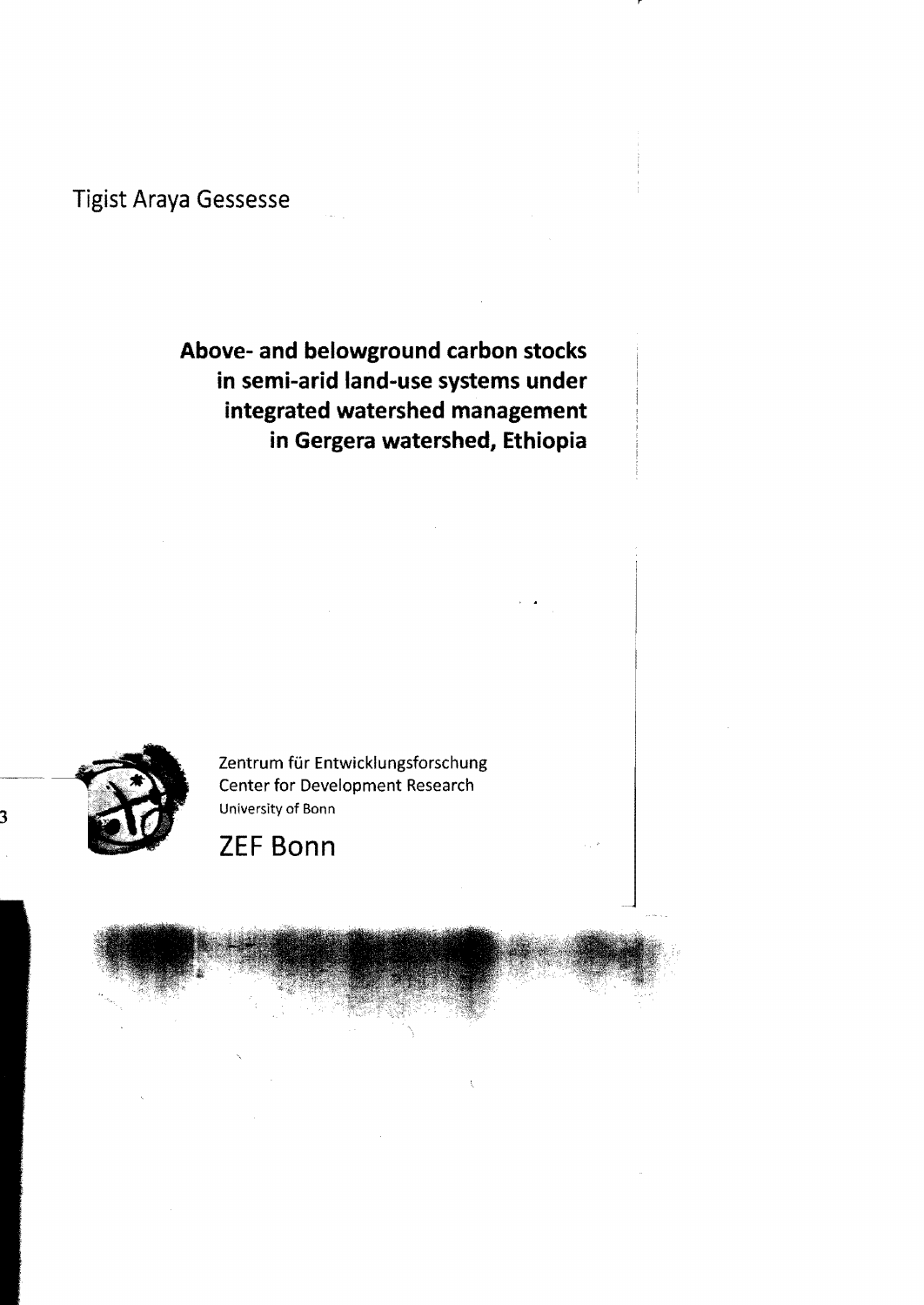## **ABSTRACT**

Enhanced carbon stocks help to improve the productivity and resilience of farming systems, especially in smallholder communities relying on subsistent agriculture. This study investigated the total terrestrial stock of organic carbon and its controlling factors in prevalent land-use systems in the Gergera watershed, northern Ethiopia, as part of the impact assessment of the integrated watershed management (IWM) program introduced in the region.

land-use and land-cover change (lUlC) over 20 years (1994-2014) were analyzed using landsat remote sensing imagery and a random forest algorithm. Aboveand belowground biomass and soil were sampled from four major land-use systems, i.e. exclosures, croplands, rangelands and bare land. The soil sampies COllected at four slope positions, i.e. ridge, backslope, footslope and valley bottom and from four depth intervals (0-15, 15-30, 30-60 and 60-100 cm) were analyzed for organic carbon (SOC), bulk density, rock fragment, and other physical and chemical parameters. Soil cesium-137(137CS) was analyzed to trace the pattern of SOC distribution in the watershed.

The lUlC change analysis indicates an improved vegetation cover since the adoption of IWM due to conversion from cropland to forest land and from bare land to rangeland on 3.3% and 6.3 % of the watershed area, respectively. Reduced vegetation cover is also observed due to changes of cropland to bare land and forest land to rangeland on 3.5% 5.7% of the area.

The field survey revealed significantly higher aboveground carbon stock in the plant biomass of exclosures  $(9.08(\pm 1.44)$  Mg C ha<sup>-1</sup>) followed by croplands and rangelands with  $3.16(\pm 0.24)$  Mg ha<sup>-1</sup> and  $1.49(\pm 0.18)$  Mg ha<sup>-1</sup>, respectively. The belowground biomass carbon content is particularly low in the croplands (0.76(±0.09) Mg ha<sup>-1</sup>), exceeded by that in the exclosures and rangelands where values average  $3.67(\pm0.06)$  Mg ha<sup>-1</sup> and 3.16 ( $\pm0.39$ ) Mg ha<sup>-1</sup>, respectively. The total terrestrial carbon stocks differ according to the land use systems in the ranked order of exclosures  $(55.6.11(\pm 4.89) \text{ Mg} \text{ ha}^{-1}) \approx \text{rangelands } (53.77(\pm 4.4) \text{ Mg} \text{ ha}^{-1}) > \text{croplands } (31.69(\pm 3.99)$ Mg ha<sup>-1</sup>)  $\approx$  and bare land (35.52(±6.47) Mg ha<sup>-1</sup>). Besides the land use type, the SOC stock in the examined land-use systems is found negatively related to the content of coarse fragments and bulk density of the soil, which both measured the highest values in croplands and exclosures. Topsoils had greater SOC in aliland-use systems but the deeper soils (30-100cm) still contained 36 % of the SOC stock.

The pattern of  $137Cs$  distribution in the watershed generally indicates the presence of erosion, mostly on backslopes of exclosures and rangelands. However, the positive significant correlation between <sup>137</sup>Cs and SOC distribution in exclosures points at a build-up of SOc.

The overall results of the study highlight that more efforts in application of impraved soil management practices are still required to enhance the current status of the SOC pool, particularly in the croplands, and thereby sustain the land productivity.